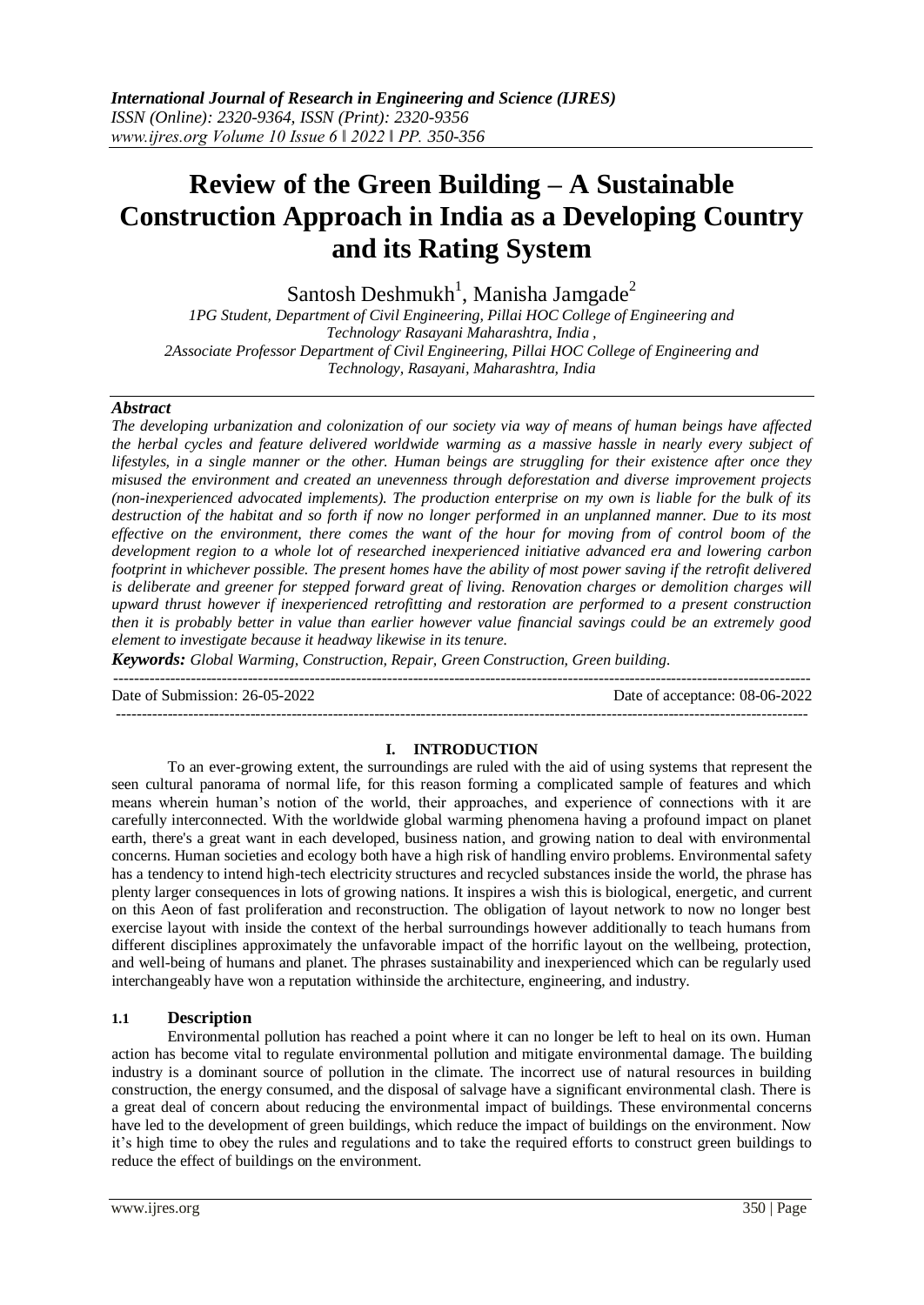We are all responsive to how the Greenhouse Effect, resource depletion, and environmental deprivation are all growing in our world every day. Earth desperately needs sustainable development to reduce pollution, dependence on natural resources, and global warming, among other things. Otherwise, as anticipated by Professor Stephen Hawking, there will be no life on Earth in nearly 200 years. It will be like every other planet on which life is impossible. Similar to the butterfly effect, even the smallest improvements can make will support to encourage a better Earth. The industrialized countries have more advanced technologies and regulations for environmentally friendly construction. Developing countries, on the other hand, are less cognizant of this truth.

## **1.2 Imperative of the study**

The paramount of this review paper is to class the concept of green buildings as a whole and the rating system allotted to green buildings through various authorities using the various literature. Concept of green building and its sustainable approach for India as a developing country. The construction techniques and materials facilitating green construction in India. The different ratings, their procedure, and requirements allotted differ

### **II. MOST POPULAR ASSESSMENT ORGANIZATION IN INDIA:**

## **2.1 GRIHA**

The Green Assessment for Integrated Habitat Assessment (GRIHA), is a rating system for building used nationwide in India. GRIHA has been designed by The Energy and Resource Institute (TERI) and it is validated by the Ministry of New and Renewable Energy (MNRE). To rate the building under environmental performance this tool has been used. GRIHA is the point-based rating system based on 34 different criteria like the selection of site, planning, preservation of resources and their efficient use, building operation and maintenance, and implementation of innovative ideas. It also

Contributes to environmental enhancement by decreasing the Green House Gas (CHG) emissions, energy consumption, toxic loads, waste output, etc. Centre of Environmental Science and Engineering (CESE) IIT Kanpur, forties Hospital, New Delhi, Commonwealth games village is the GRIHA-rated structure.

## **2.2 IGBC**

The Indian Green Building Council (IGBC) was established in 2001, and its members rapidly saw the necessity for green building measurement. IGBC is a non-profit research organization with offices at the CII Sohrabii Godrej Green Business Centre, a LEED-certified structure [16]. The green building movement has exploded in India since it received the famous LEED grade for its Hyderabad headquarters in 2003. As a result, IGBC recognized the LEED for India as a USGBC Indian companion. It obliges as a gateway for Indian ventures to be listed with the LEED program. The rating system of IGBC and USGBC is nearly the same however it has been slightly adjusted to suit Indian conditions, building owners, developers, manufacturers, and industry people made up the group. These individuals and professions enriched the process and the final product. The field of green design is always evolving and increasing. Innovative designs are demonstrating their usefulness as new technology and goods enter the market. As a result, the Evaluation System and Reference Guide will change. Construction teams interested in LEED certification should be aware that they must adhere to the type of rating system quantified at the time of enrollment. Those building having LEED certification emits 34% less CO2 and use 25% less energy. Green building water efficiency efforts are predicted to reduce water consumption by 15% and 10% in operational costs. The IGBC also The Indian Green Building Council (IGBC) has propelled several other products for grading various types of structures, such as homes, factories, schools, hotels, townships, and so on. IGBC created the IGBC AP test to recognize Green Building experts and offer them IGBC-AP credentials. Skilled personages can participate in projects such as IGBC Green Homes, IGBC Factory Buildings, and IGBC Existing Buildings that are registered under the IGBC rating systems.

### **2.3 BEE**

The Bureau of Energy Efficiency (BEE) devised a one-to-five-star rating system. More stars indicate greater energy efficiency. The Energy Performance Index was created by BEE (EPI). Unit KWh/m2/year is used to rate the structure. Under the rules of the Energy conservation act 2001, the Indian government established BEE. To correlate energy competence, BEE builds methods and procedures to compute conclusions and validate energy competence to result in the specific sector as well as at the macro level. In February 2007, the Indian Bureau of Energy Efficiency (BEE) unconfined the Energy Conservation Building Code (ECBC). The code establishes energy efficiency guidelines for the design and construction of buildings with the lowest conditioned area of 1000 square meters and linked power consumption of 500 KW or 600 KVA. The energy performance index ranges from 90 to 200-kilowatt hours per square meter per year. ECBC Compliant Buildings are any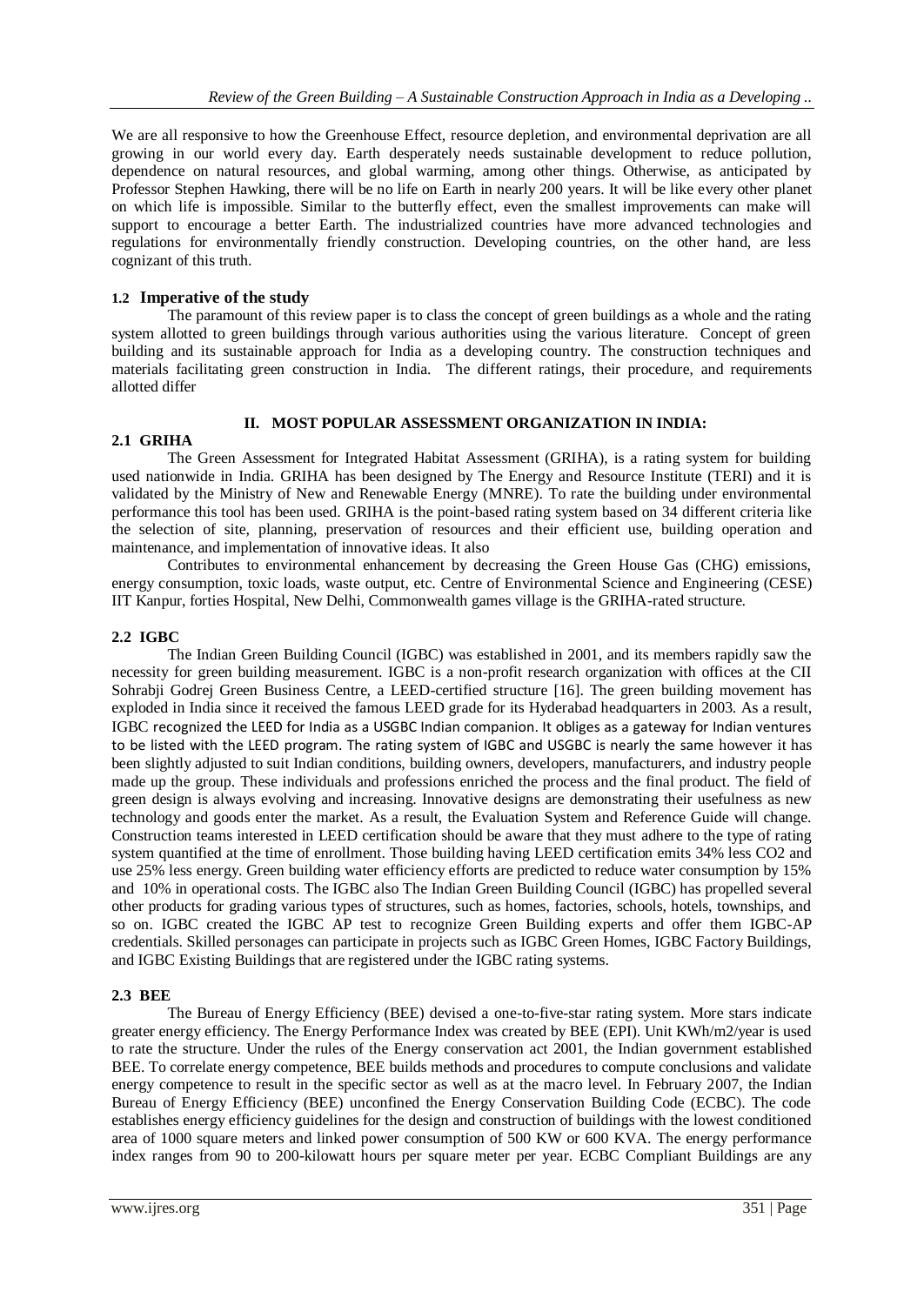structures that comply with the index. BEE 5-star ratings have been given to the Reserve Bank of India's buildings in Delhi and Bhubaneswar, as well as the CII Sohrabji Godrej Green Business Centre and many more. Suzlon one earth is one of the buildings that have received the uppermost LEED (acquired 57 points in 2010 as a platinum rating) and GRIHA classifications (96 points considered as a Five-star rating).

## **III. GREEN BUILDING MATERIALS**

## **3.1 Foundation:**

To replace the portion of the Portland cement in concrete flue ash is used as a byproduct from lignitefired power stations. Usage of concrete and rubble can be utilized for backfill and drainage at the foundation base. Before backfilling, the foundation which includes a slab floor can be insulated.



**Figure1: Insulation for foundation before backfilling**

## **3.2 Structural Frame**

## **3.2.1 Substitute Solid Carve Waddle with Engineered Waddle:**

Old-growth forests often provide solid carve waddle in sizes of 2x10 or more. Engineered lumber, on the other hand, is made from plantation trees with tiny diameters and quick growth rates. Glue lams, laminated veneer slog, wood I-joists, oriented strand board, parallel strand waddle, and other manufactured wood fiber structural materials are among the items available



**Figure2: Wood I-Joists for Ceiling**

## **3.2.2 Use Fiber-Cement Siding Materials**

 Cement, sand, and cellulose fibers make up fiber-cement siding. It's now available as shingles, planks, and sheets in sizes 4X8, 4X9, and 4X10. It's typically weave to resemble timber siding or shellac.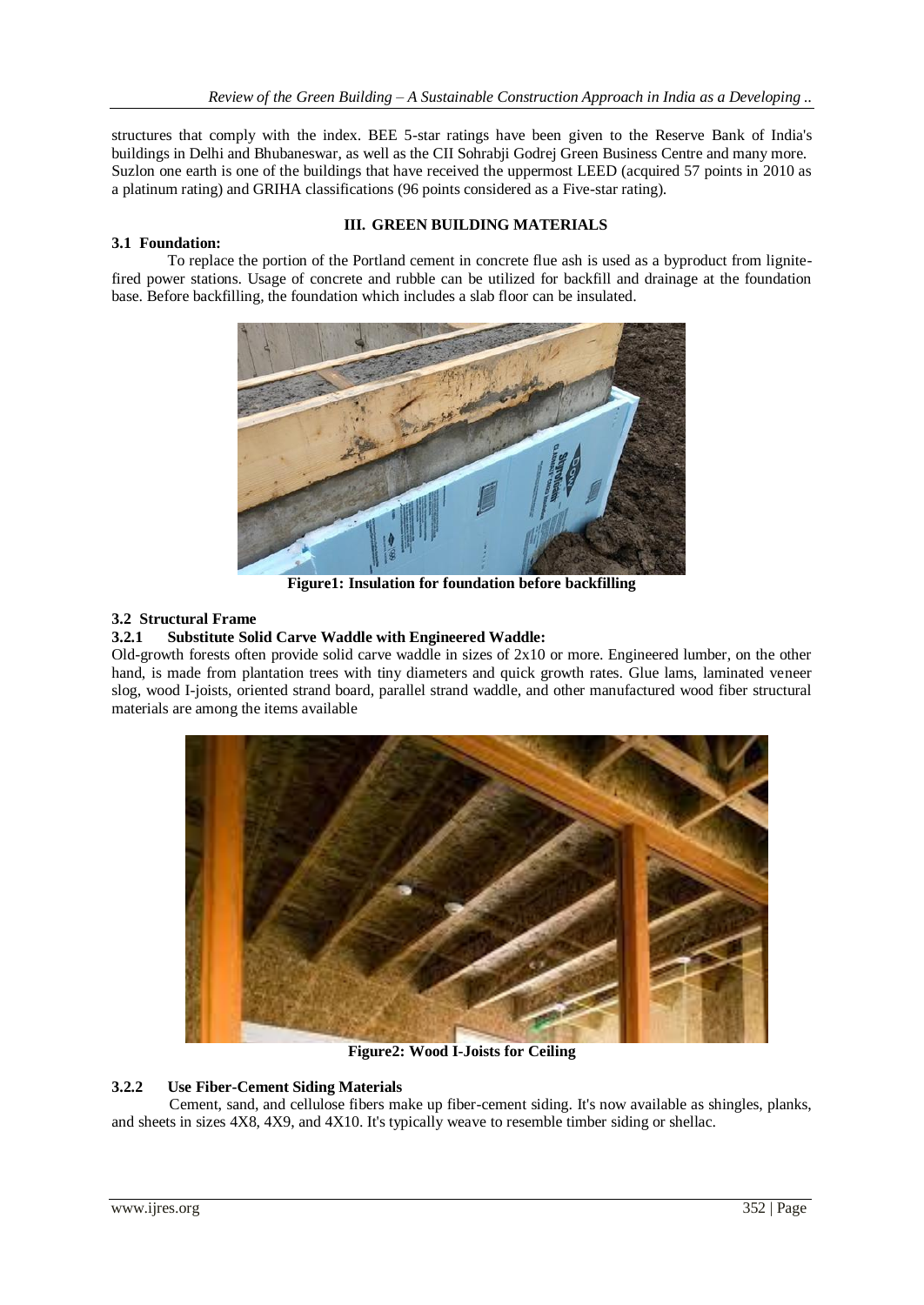

**Figure3: Fiber-Cement Siding Materials**

## **3.3 PLUMBING**

Installation of Water Heater Sheath: for the water heater padding, an insulated capsule is attached to the tank of the water heater. Insulating, the hot and cold water pipes, results in low heat loss and gain when water is still in the pipe. To reduce the flow, all faucets and showerheads are installed with flow reducers going into the flabellum at the faucet Tip reduces the flow of the spigot. All toilets should be replaced with an ultralow flush model which reduces the flashing capacity to 1.6 GPF or less. Dual flush toilets are available from some manufacturers. Showerhead Chlorine Filter Installation: Showerhead water filters remove pollutants and particles from the water stream. Converting Storage Water Heaters to Tankless Water Heaters. These types of water heaters are also called on-demand heaters which are needed rather than storing it in a tank. Their ability to supply hot water is practically limitless. Install Faucet Water Filtration Units: Filtration units for individual fixtures or the entire home can be put under the counter. Chlorine, as well as a variety of other pollutants, particles, and bacteria, are reduced. Filtration units for individual fixtures or the entire home can be put under the counter. Chlorine, as well as a variety of other pollutants, particles, and bacteria, are reduced. On-demand hot water rotation results in quickly delivering warm water to fixtures. It comes to a halt when the water reaches a predetermined temperature.



**Figure4: Green Building Plumbing Concept**

### **3.4 Electrical**

Installation of CFL: CFLs are screwed in like traditional bulbs however CFLs consume one-fourth of the energy utilized by traditional bulbs to supply an equal quantity of light. Installation of insulation-compatible Air Tight (IC-AT) recessed lighting fixtures. Conventional recessed fixtures use incandescent bulbs and permit the Chimney effect. To attract rooms conditioned air through the fixture holes and exhausts into the ceiling cavity.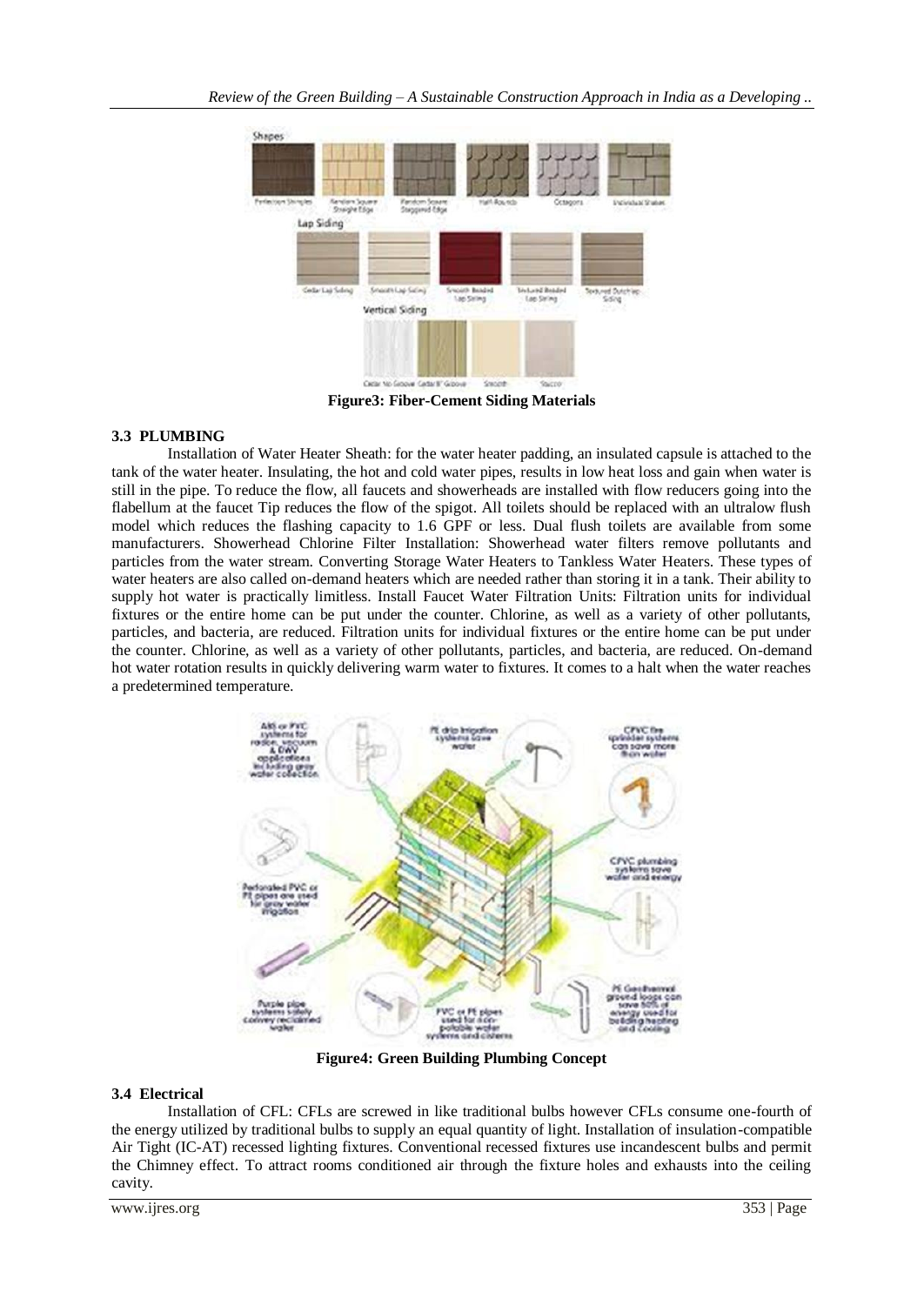### **3.5 Appliances**

- Dishwater: For efficient use, energy star dishwashers consume water and energy.
- Washing Machine: Most of the Top and front load washing machines have spinning cloths to make cloths clean. Most of the top load washing machines having more current models offer water and energy efficiency.
- Refrigerator: Refrigerators and freezers are one of the maximum uses of energy in most homes. Relatively 25 % of energy is consumed with refrigerators and freezers. New domestic appliances are coming more energy efficient.



**Figure5: Description for Energy Rating Symbol**

## **3.6 Insulation**

To make the house more comfortable and safe insulation for outdoor partitions and ceilings is a very essential part to protect from heat and aircon. For slowly moving areas, insulation and seal flooring is the alternative solution. Insulation material or substances like recycled cotton, foam, etc. are the options for traditional product.



**Figure6: Insulation Materials**

### **3.7 Heating, Ventilation, and Air Conditioning (HVAC):**

Usage of Duct Mastic: all leaks inside the joints in the ductwork allow cooled air away into basements and attics. On average 25 % of the cooled air gets away into attics and basements. Mastics is advantageous over the duct tap in term of life. Duct tap is effective for up to 3-5 years while Mastics continues over the decade. Attics, outside wall ducting, and uninsulated areas lose an enormous quantity of heated or cooled air circulation capacity.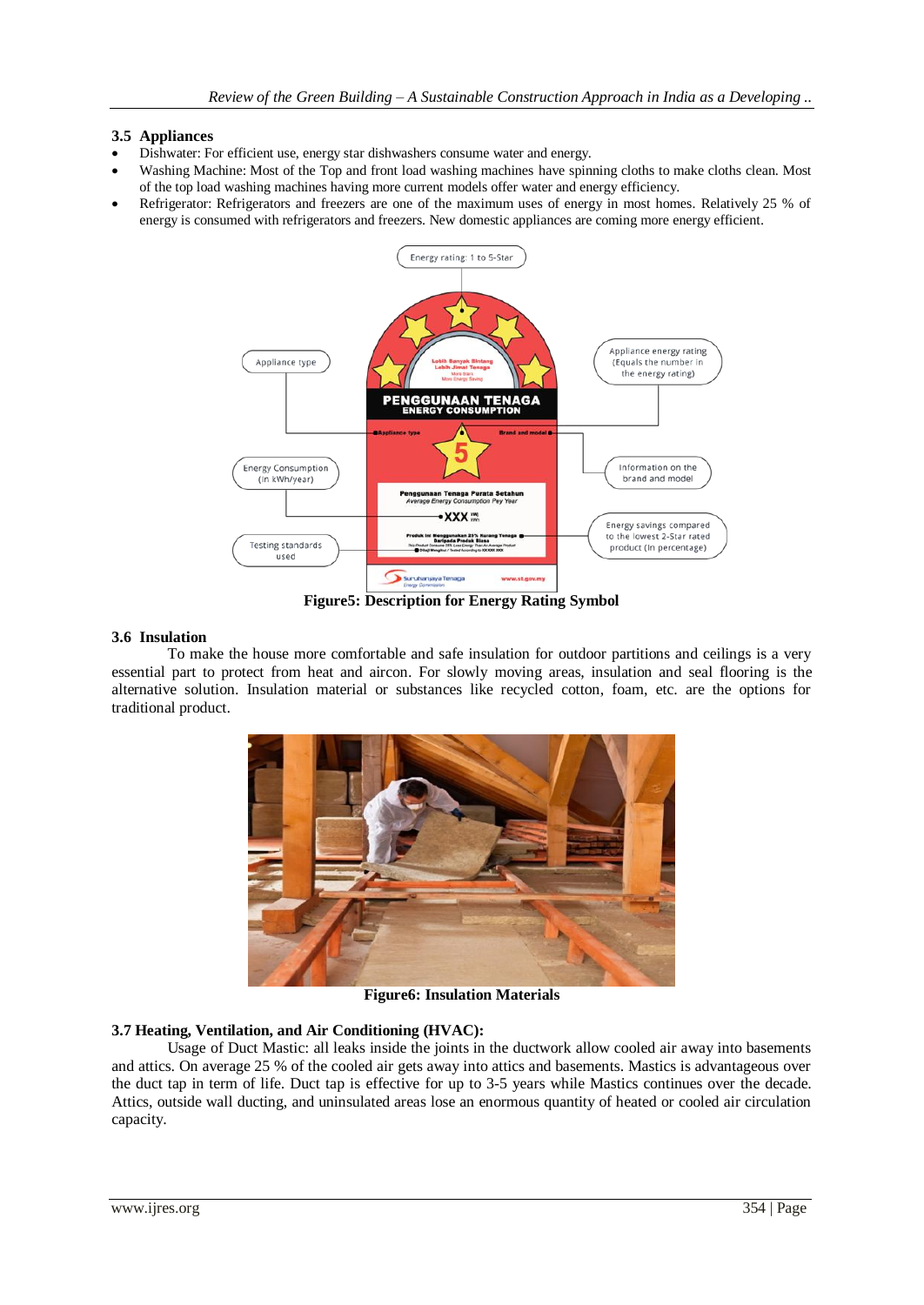

**Figure7: HVAC system in green building**

## **IV. LITERATURE REVIEW**

In this Section literature review of the works carried out by previous researchers on the study of green building for better understanding. The literature review was conducted to upgrade the current state of knowledge on green building and sustainable construction. These have been arranged yearly concerning the year of publication.

- **Amos Darko**, etc. reviewed 10 different research articles from distinctive journals of CM from1990 to 2015 (August end) and construct a development that divulges the study on the GB idea has improved with time. The take a look at changed into supported via way of means of researchers from numerous international locations specifically Egypt, Singapore, the US, etc. Developing international locations like Egypt, China, and Columbia performed a function essential function inside the merchandising of GB, and are anticipated to develop greater on this subject via way of means of urbanization.
- **Bahacan Aktas and Beliz Ozorhon (2015)** state in their work that for the development of enterprise, sustainability is the major element. Makeover increases energy savings and in today's era, it is increasing rapidly. There are a few components of examination like the green beginning of construction, vitality, drivers, benefits & effects. The work carried out focuses on the greening and legalization of the current structure. Analysis of six different case studies was done out of 10 available projects, out of that 5 projects were considered from private firms and 5 projects were undertaken by the personal organization. A total 9 research projects involve LEED certified projects and undertake a deep investigation of the methodologies, and viewpoints of both public and private organizations.
- **C.M. Tam, Vivian W.Y. Tam, and W.S. Tsui (2004)** proposed a "green construction assessment" (GCAS) system with the help of a tool, known as Environmental Assessment (EA) for analysis, review, and evaluation of the environment in relation with the construction management. A total of two kinds of enviro signs have been collected 1. Operational Performance (OP) and management performance (MP) indicator. The major aim of this performance indicator is to provide data for the contractors to follow the standards for performance evaluation. GCAS gives a scientific, decisive, and broad assessment of the environment which involved 13 performance parameters in consultant with the construction company.
- . **Gluch, P., & Baumann H. (2004)** state that, environmental consideration equipped with LLC oriented, recommended beneficial in ecological determination- producing has been acknowledged. The execution level inside the structure appears to be restricted, and intangible argument occurs. Theoretic conventions were conferred and appropriate use of the LCC technique marks ecologically accountable selections.
- **Kneifel, J. (2010)** states that to reduce energy consumption, the identification of energy efficient construction procedures plays a major role. To estimate the effect of cost on energy-based carbon emanation, a combined method was used. The main objective of this paper is to investigate the reduction in emissions from different carbon sources with defensible energy efficiency in buildings. According to the location of the buildings, a total of 576 workrooms were trotted for 12 construction in 16 different megalopoleis, with three building blueprints.